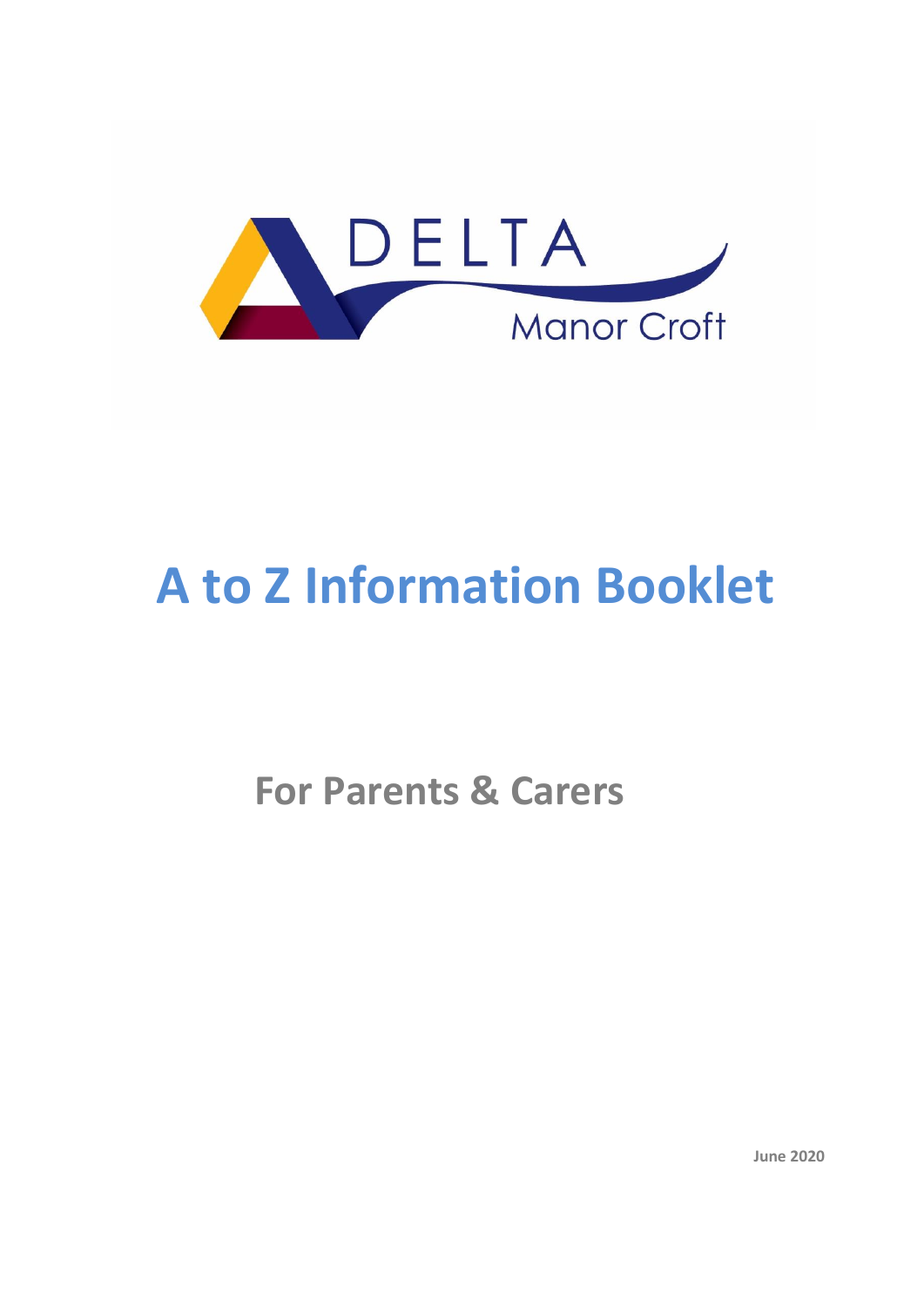# **A**

### **Academies**

An academy is a school which is funded directly by the government and not through the local authority. We belong to a chain called Delta Trust Academies which gives us access to a wide range of facilities and services.

#### **Assessment**

Student work is continuously monitored and formally assessed in every subject area. On arrival at the school all Year 7 students will undertake a range of baseline tests including one to ascertain their reading age. This gives us a picture of the potential of students and helps us with group settings and interventions.

As part of the regular marking of work, students are informed about the progress they are making in relation to their targets and ways in which they can improve. We will report on this assessment to you twice per year.

### **Attendance**

Good attendance is an essential part of success and we cannot stress highly enough the importance of coming to school every day. Research shows that there is a direct connection between poor attendance and underachievement. Perfect attendance is rewarded and patterns of absence will be investigated by our pastoral team. Any child whose attendance drops below 90% will be referred to the Student Welfare Officer via the pastoral team.

In the event of a genuine illness parents are requested to contact the school by telephone on the first day of a child's absence. If we don't hear from you the school will make contact, usually via the text messaging service but it may be a home visit. If your child is to remain off school you should keep the school informed on a daily basis.

If you are requesting 'a leave of absence' for your child you must complete the relevant form (available from the academy reception) and return it to the Principal. In conjunction with our feeder primary schools and in line with government regulations parents/carers may only request a 'leave of absence' in 'exceptional circumstance.' Only up to 10 days can be requested.

We perceive 'exceptional circumstances' to be **when you do not have any choice**.

We DO NOT consider the following as exceptional circumstances; these are not however an exhaustive list:

- Parent/s work/holiday rota.
- A family holiday at a lower cost.
- Parent/s wedding of a child at the school as this can be arranged during school holidays.
- A holiday booked by a member of the extended family without your knowledge.
- Family reunions or gatherings.

Examples of what we would consider to be exceptional are:

- A serving soldier's leave.
- The funeral of a family member necessitating significant travel.

In all cases authorisation must be obtained from the Principal prior to making arrangements. Failure to do so may mean a 'Penalty Notice' is issued. Currently this is £60 per parent per child; if this is not paid within 21 days this increases to £120 per parent per child.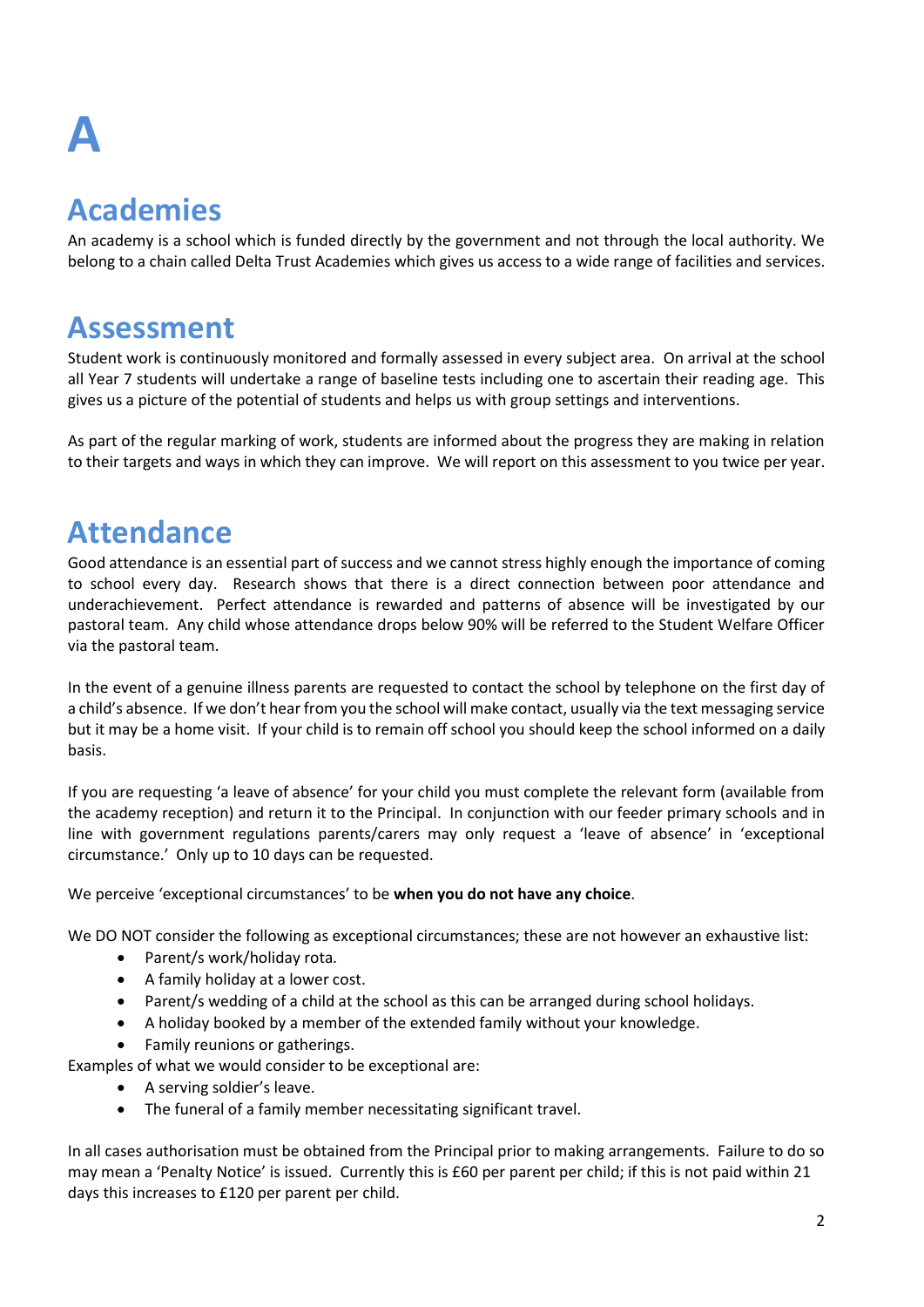The fine per adult per child means:

One adult and one child - £60 Two adults and one child - £120 One adult and two children - £120 Two adults and two children - £240

If a parent takes an unauthorised leave of absence then a Penalty Notice will be issued. Please note that the academy does not receive any of the fines.

## **B**

#### **Behaviour**

We will provide your child with a high quality education and facilities that are up-to-date, safe and secure. We will treat them with courtesy and respect at all times.

We expect that whenever your child is in the Academy they behave sensibly and appropriately and always show courtesy and consideration to other members of our community. Remember no-one has the right to interrupt the learning of others.

#### **In Our Classrooms We Want Your Child To**

- arrive at lessons and form on time
- bring all necessary equipment in suitable bags e.g. pen, pencil, ruler, eraser, calculator, PE kit and planner
- listen to the person who should be talking
- always follow the teacher's instructions
- keep books, desks and walls free of graffiti
- work sensibly and not disturb their classmates
- adhere to classroom expectations
- try to see other people's point of view
- know that eating and drinking is not allowed
- only use non-toxic correction fluid

#### **During the Day We Want Your Child To**

- move round the Academy in a quiet and orderly way
- keep to the left in corridors and on stairs
- show consideration for others in crowded areas
- hold doors open and let others pass through
- stay in the correct area at breaks and lunchtime
- only eat food in the restaurant
- put litter in the bins
- know that caffeinated drinks are not allowed and will be confiscated
- know that chewing gum is not allowed
- stay away from staff cars
- leave unnecessary equipment (e.g. iPod, MP3, mobile phone or any expensive items) at home

#### **Use of ICT in Lessons – We Want Your Child To**

- always keep their password safe
- never reset other students' computers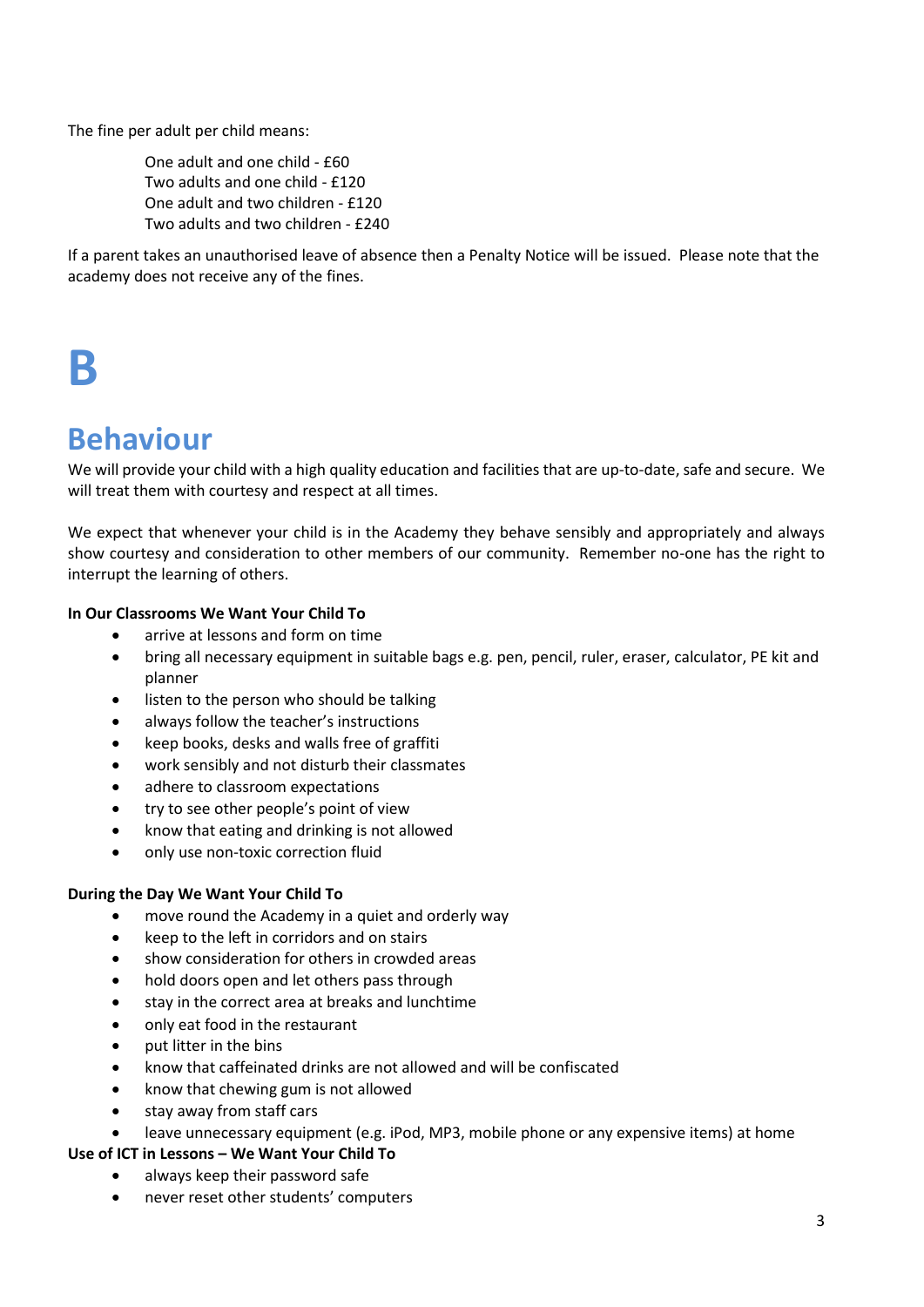- only use the internet for Academy use
- always ask for permission before using personal storage devices (e.g. USB sticks and external hard drives)

#### **At Manor Croft Academy We Care For and Value Our Community**

- we must always try to do our best and aim high
- we must value other people and their property
- we must show respect and care for ourselves and others
- we must always be responsible

#### **Classroom Conduct**

#### **The Classroom Expectations Are:**

- arrive to lessons on time and with the correct equipment
- follow instructions the first time
- listen to the person who is talking
- keep hands, feet and unkind words to yourself
- put your hand up if you want attention

#### **The Conduct Pathway in the Classroom**

- students are told 'the rule and conduct reminder' before being issued with the first conduct point
- misbehaviour C1
- further misbehaviour C2
- further misbehaviour C3
- final misbehaviour in the classroom C4 and sent to the Matrix room
- all of the following will result in a conduct point being given: talking out of turn, getting out of seat, playing with objects, making noises, defacing work, ignoring a reasonable request, refusing to undertake a task, answering back, swearing.
- a C4 results in the student being given a C4 detention and a sticker in their planner to inform parent/carers of the date of the detention.

#### **C4 Other**

- students are given a 'C4 other' detention for the following: lateness, incorrect uniform, being out of bounds, jewellery, no planner/defacing planner, make up/nail polish, smoking by association, chewing gum (after a rule reminder), lack of correct equipment, mobile phone. This list is not exhaustive.
- a C4 other results in the student being given a C4 other detention and a letter or a sticker in their planner to inform parent/carers

#### **C5**

- students are given a C5 for the following: failure to attend C4 detention, misbehaviour in C4 detention, truancy, smoking, failure to follow a reasonable request, verbally abusive towards another student
- a C5 will result in a day in the Reflections room parents/carers will be informed of this by telephone or a red sticker in the student's planner

#### **C6 – Fixed Term Exclusion**

 students are given a C6 for: failure to attend C5 isolation, failure to behave in C5 isolation or for incidents that the Principal deems serious enough to warrant exclusion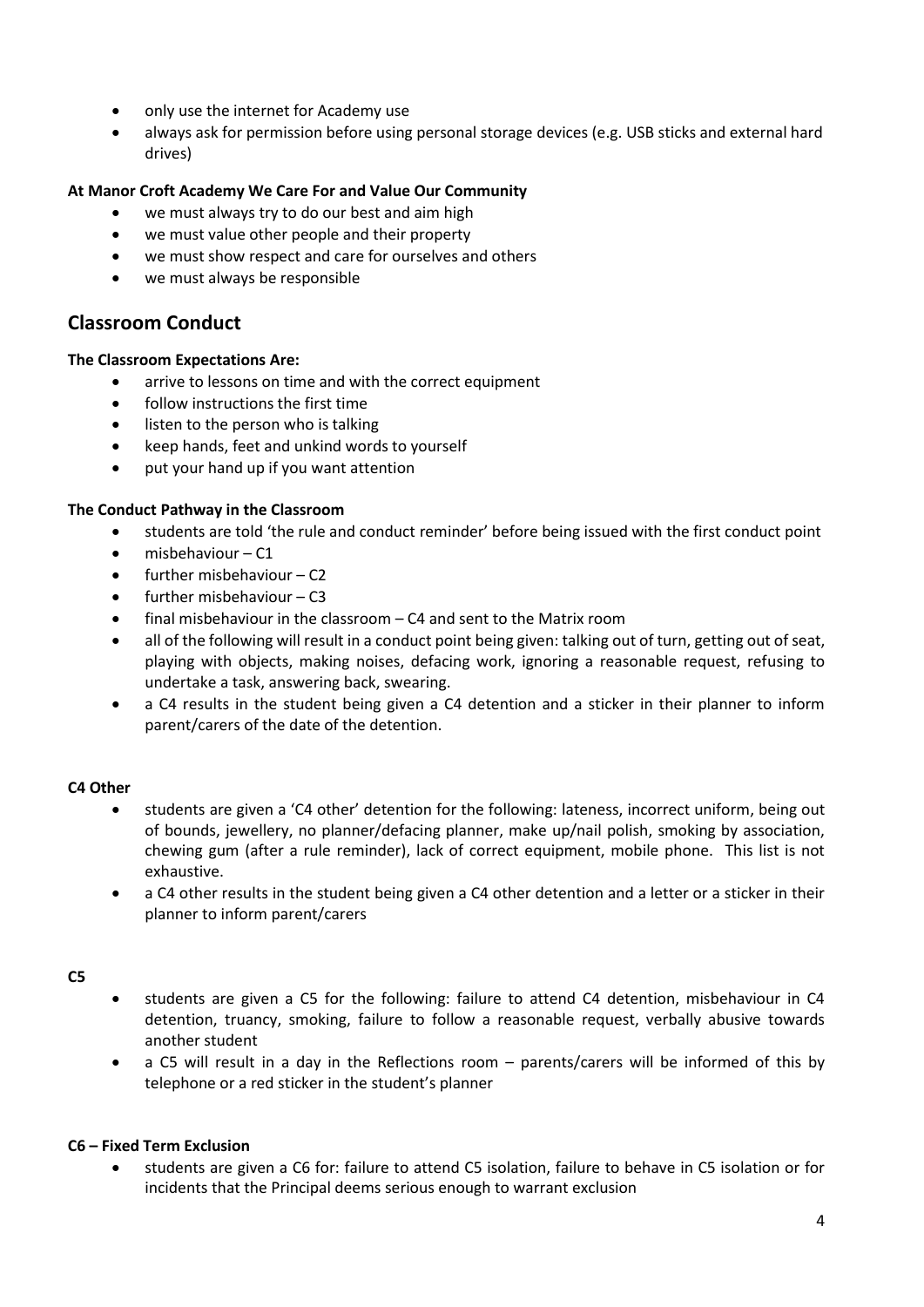#### **Fixed Term Exclusions are also Given for Reasons Outlined in the Student Planner**

The above lists for C4, C5 and C6 are not exhaustive, C4 detentions, C5 isolations and C6 exclusions may be given for other reasons.

**It is the student's responsibility to attend the C4 detention on the correct date. Failure to attend this detention will result in a C5 day in the Reflections room followed by a one hour detention. If a student is absent on the day of the detention, they must rearrange the detention with their teacher, or the head of department, who issued the C4.**

#### **Bullying**

#### **Definition:**

Bullying is "behaviour by an individual or group, usually *repeated* over time, that *intentionally* hurts another individual or group either physically or emotionally."

Manor Croft Academy will not tolerate bullying of any kind. We encourage students and parents who are concerned that bullying is an issue to contact the child's Personal Progress Tutor or Learning Manager in the first instance. The complaint will always be investigated and acted upon as quickly as possible.

## $\blacksquare$

#### **Careers Information & Guidance**

It is important that all students are fully prepared for adult life when they leave Manor Croft, therefore advice and guidance will be given throughout their time at school. This will be in a variety of different ways ranging from advice on Key Stage 4 Option choices to mock interviews and careers events. We currently have a careers advisor who is part of the CareersInc team who visits the school. Advice from CareersInc is available to all students throughout their school lives and all Year 10 and 11 students receive a one-to-one scheduled interview with the advisor.

#### **Child Protection**

It may be helpful for parents/carers to be aware that all schools are required by the Local Authority to report any obvious or suspected cases of child abuse. This includes non-accidental injury, severe physical neglect, emotional abuse and/or sexual abuse. The procedure is intended to protect children and schools are encouraged to adopt the attitude that it is better to be 'safe than sorry'. School does not wish to risk upsetting parents/carers by reporting a case which may prove to be unfounded. It is hoped, in these circumstances, parents/carers will appreciate how difficult it is to carry out such a delicate responsibility and accept that the school acts in what it believes to be the best interests of the child.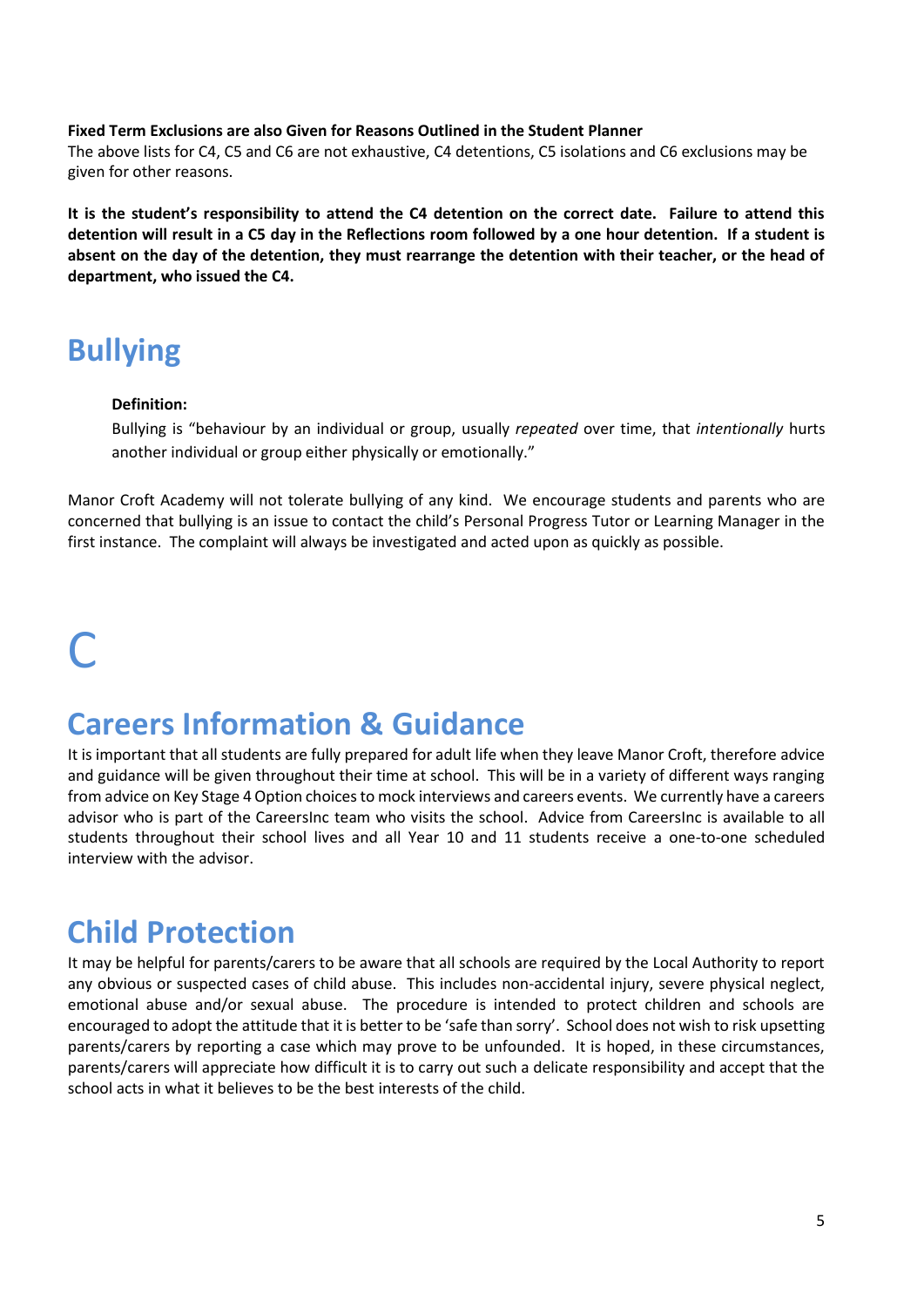### **Clubs**

There are a wealth of clubs, teams and enrichment activities for young people to join outside of lesson time. These may involve sport, performing and creative arts, crafts or subject based activities. Information regarding the activity will always be supplied in advance and students should always inform parents if they are going to be late home from school for any reason and inform reception that they are attending a club.

## **Complaints & Concerns**

If, at any point you are concerned about a matter at school please contact school so that we can try and resolve it as soon as possible. Please be aware that in a large school there are several members of staff that you can speak to. The following diagram will show you the best path to raise concerns to ensure a quick response:



### **Communication and Contact Us**

We use a variety of methods of communication including letters, text messages, email and via the website [\(www.manorcroft.org.uk\)](http://www.manorcroft.org.uk/). Please ensure that you keep us informed of any changes to your address or phone number(s) so that we can amend our records. The school contact details are:

Telephone: 01924 325230 Email[: info@manorcroft.org.uk](mailto:admin@manorcroft.org.uk)

### **Curriculum**

We believe that there are many different aspects to your child's education at Manor Croft Academy including the formal taught subjects, extra-curricular activities and opportunities which enhance social, moral, emotional and spiritual development and their understanding of British Values. These all help your child to develop into a mature, responsible, independent adult.

We offer a broad and balanced curriculum mixing traditional academic subject with more vocational courses. The curriculum is regularly reviewed to ensure it fits the needs of our students whilst meeting all statutory requirements. Sometimes changes can be imposed upon a school with relatively short notice and the school must then make the necessary changes to ensure that all students are meeting the required measures to go onto post-16 courses. These changes are always communicated to parents/carers and we value your support in meeting these demands.

In Key Stage 3 (Years 7, 8 and 9) your child will study: English, Maths, Science, Creative Arts, History, Geography, ICT, French, RE, PE and Technology.

In Key Stage 4 (Years 10 and 11) your child will study English, Maths, Science, RE, PSHCE and core PE. They will also have the opportunity to make a 'guided choice' for their 'option' subjects.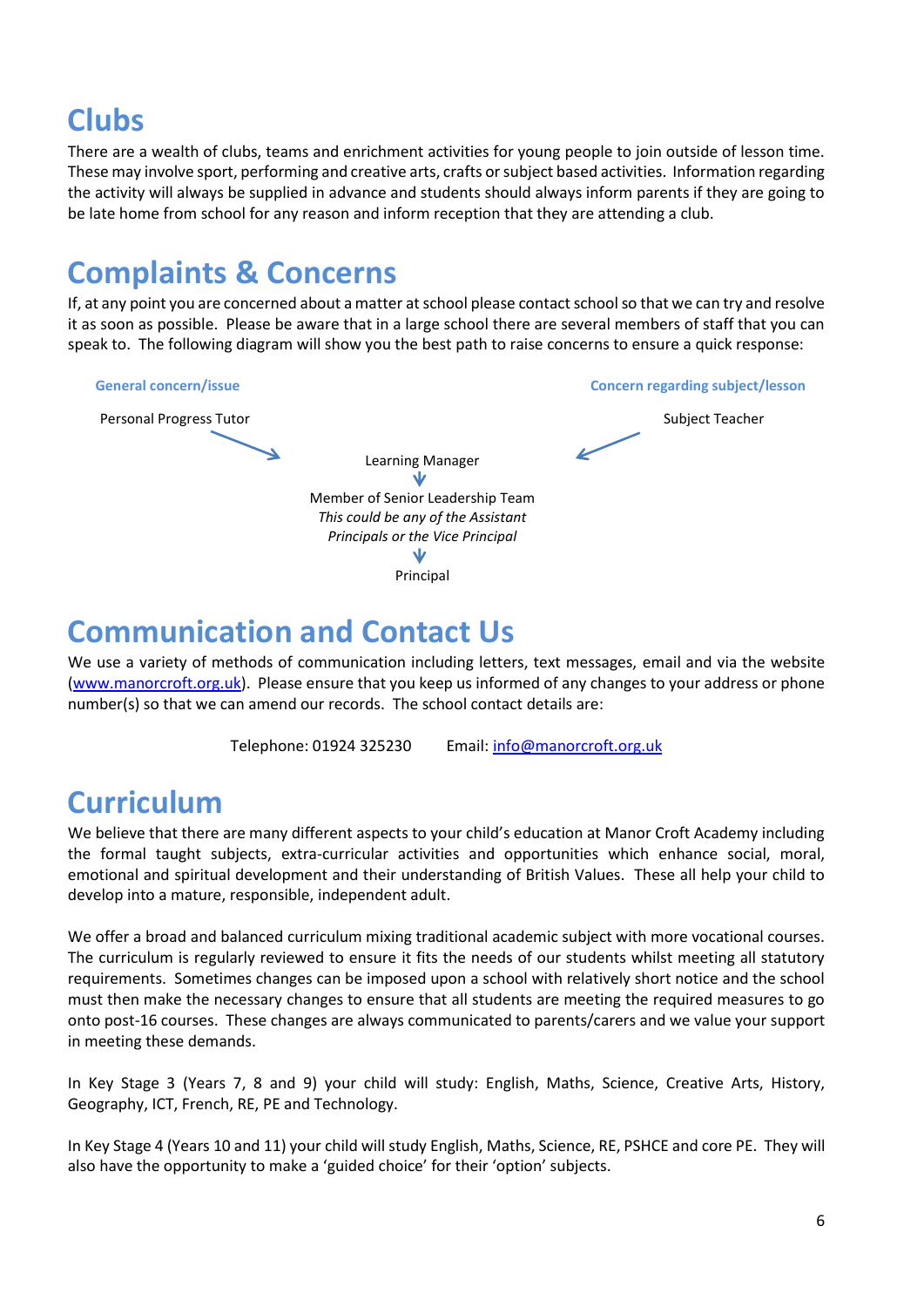# **D**

### **Damage to School Property**

Students will be required to pay for the cost of replacing any item of school property or equipment which has been lost, damaged or broken in non-accidental circumstances.

## **Day to Day Information**

Our school website [\(www.manorcroft.org.uk\)](http://www.manorcroft.org.uk/) and twitter account (@academy\_manorc) allows you to keep up to date with what is happening on a daily basis and we will always inform you by letter of anything that you need to know from dates of examinations, to trips and special events.

## **E**

### **E-safety**

In an increasingly technological world we all have to be more vigilant regarding e-safety and therefore we teach this as part of our ICT curriculum. However, we ask parents to be watchful of student use of social networks and other electronic media. If you are concerned that your child may be placed at risk as a result of use of the internet within school please let us know. If you have concerns relating to electronic safety out of school we would ask you to involve the appropriate authorities e.g. CEOP, relevant social media sites and/or the police. We respectfully ask both students and parents/carers not to use social media in a way that is derogatory or inflammatory.

### **Educational Visits**

Manor Croft Academy is committed to offering students as many opportunities as possible to enhance their learning outside the classroom. In their 5 years with us your child will enjoy a variety of experiences designed to aid overall social development. No charge is made for visits directly related to the school curriculum e.g. geography fieldwork.

### **Emergency Closure**

We try to keep the school open at all times but unfortunately from time to time adverse weather conditions or other unexpected events can lead to unforeseen emergency closure. Details will be found on the Kirklees schools closures website [\(www.kirklees.gov.uk\)](http://www.kirklees.gov.uk/) and our own academy website [\(www.manorcroft.org.uk\)](http://www.manorcroft.org.uk/). We will also keep you informed via our text messaging service. We will never send a child home without contacting you first.

## **Equality**

Manor Croft is committed to ensuring that all who study and work within our school are treated with respect and dignity. We strive to ensure that all members of our school and wider community, regardless of age, ability, gender, colour or belief, are treated with the utmost respect, tolerance and consideration. Those with special educational needs are supported so that they can access the full curriculum and all facilities alongside their classmates.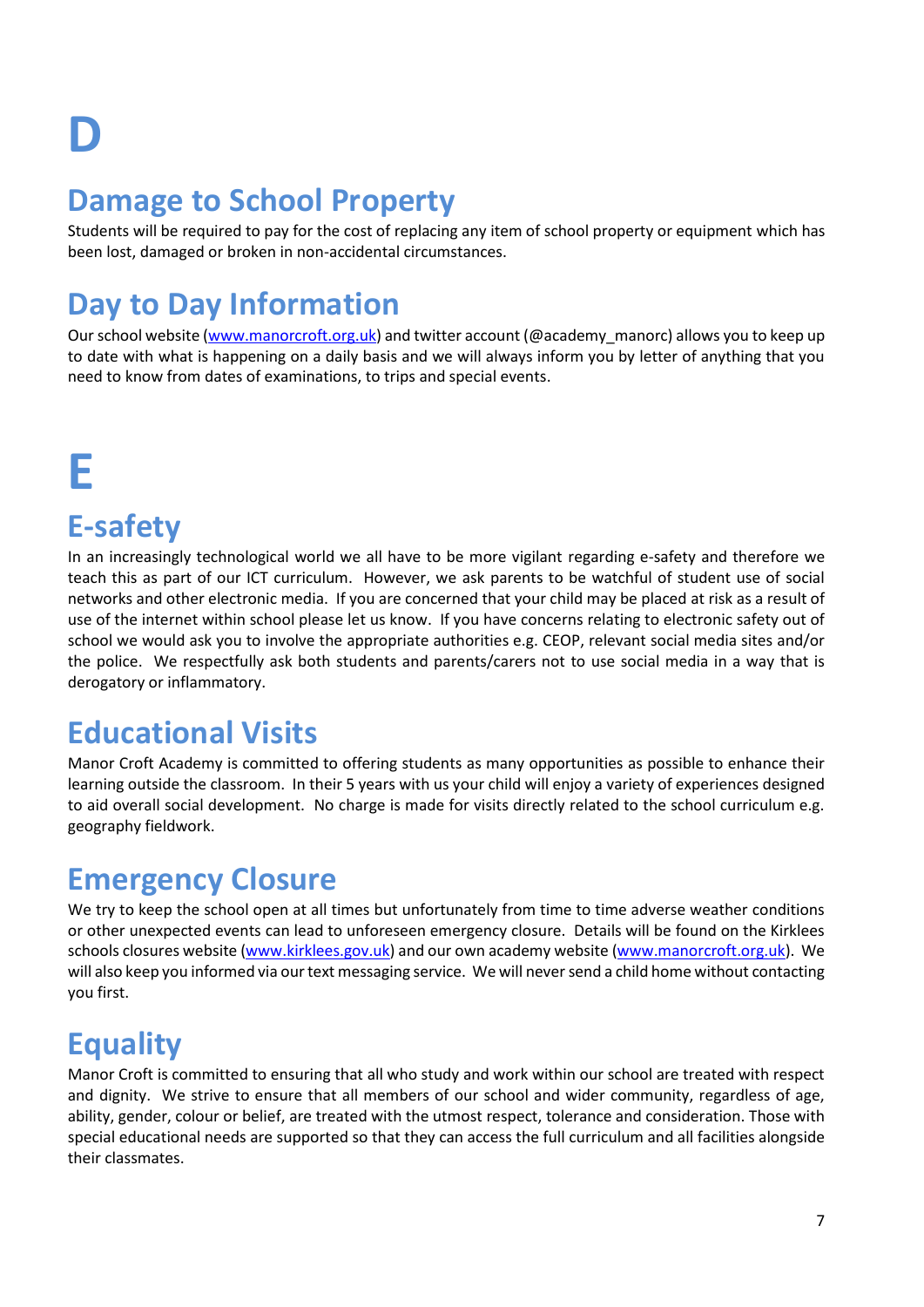#### **Equipment**

It is important that children come to school ready equipped for all lessons. Whilst all planners, exercise and text books will be provided by the school, students will be expected to bring a pencil case containing a pen, pencil, ruler, rubber and pencil sharpener. Coloured pencils and scientific calculators are also very useful items. We expect students to bring a bag big enough to carry these items. For P.E. lessons students will be expected to change into their P.E. kit (see uniform section).

If students lose or damage their books or planners they will be expected to pay for a replacement.

#### **Examinations**

Examinations are an important part of life in high schools and whilst external examinations are usually taken at the end of Key Stage 4, students will sit other examinations to provide their teachers with ongoing analysis of their progress and ensure they are fully prepared for the more formal experience.

Students who are sitting formal exams will always be supplied with examination timetables several weeks in advance which outline exactly where and when they need to attend. It is important that students attend these as they are not given an alternative time to sit them. Any genuine illnesses will only be considered by the examination board if a doctor's note is supplied. If a student misses an examination without a genuine reason, which is not communicated to the school in advance, the parents will be charged for the cost of the examination.

There are very strict regulations surrounding examinations and students are expected to adhere to these. Any misbehaviour during an exam is taken very seriously and communicated to the parents. It may result in them being disqualified completely from the exam.

## **F**

#### **Form Groups & Personal Progress Tutors**

All students are allocated to a mixed ability form group with a Personal Progress Tutor (PPT) at the beginning of Year 7. If you have any concerns regarding your child you should, in the first instance, contact your child's PPT. This is the member of staff who has the overview of your child's progress and general wellbeing in school. In most cases your child will keep the same form group for the first four years. Form groups in Year 11 are designated as additional intervention groups for English and maths.

Students remain in form groups for some lessons in Years 7 & 8 but others are taught in sets ensuring that everyone is given the opportunity to reach his or her potential.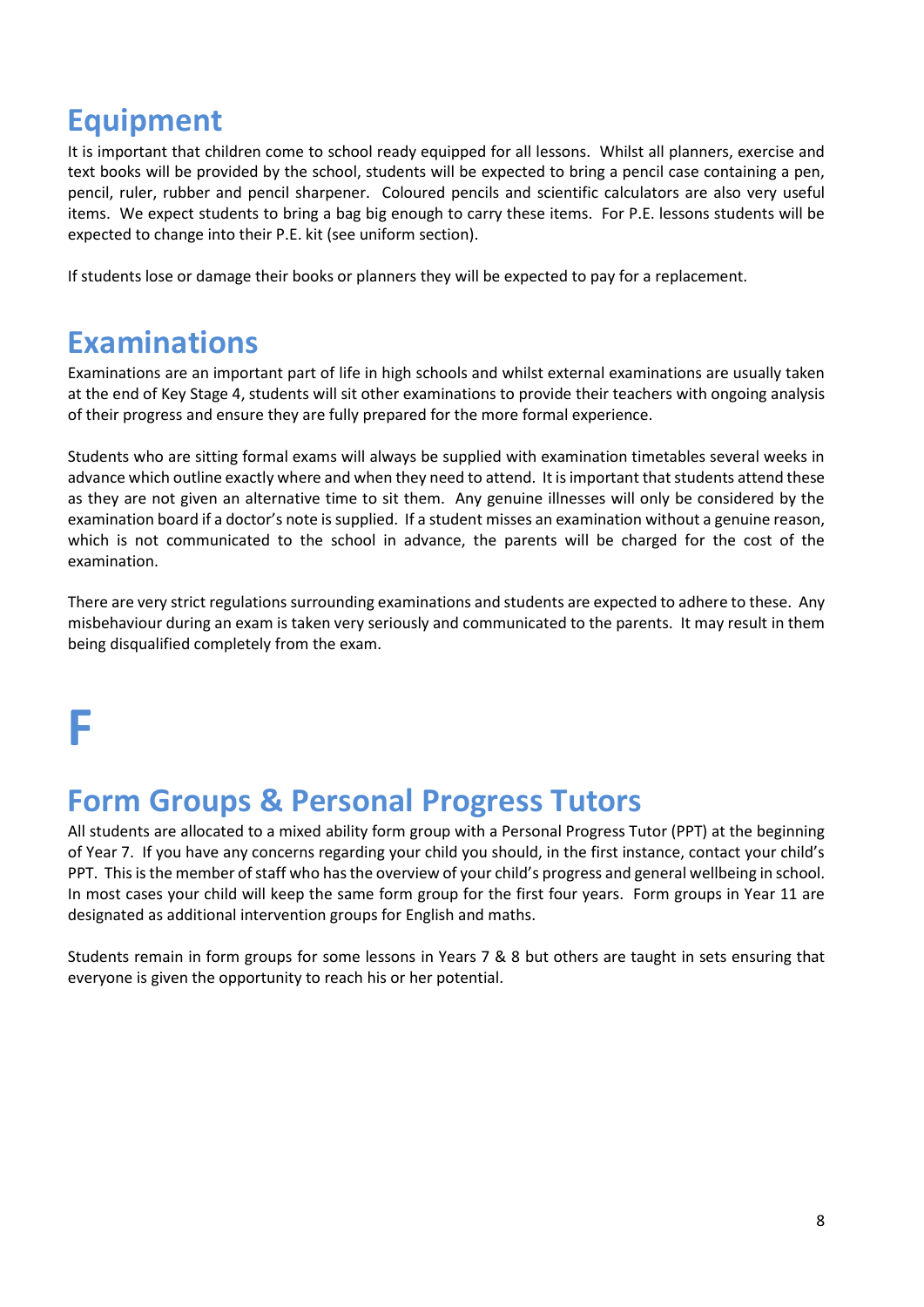## **G**

#### **Governors**

In Manor Croft this body is called the Academy Advisory Board (AAB). The AAB are a group of people who have been appointed to make all the decisions which affect the school. They meet on a regular basis and are in permanent consultation with the Principal and Senior Leadership Team with whom they work hand in hand. Significant changes cannot be made or actions put into place without the approval of the governing body. The Chair of the governing body at Manor Croft Academy is Mrs Kath Turner. She can be contacted via the school email or by letter care of the school address.

# **H**

#### **Haircuts and Styles**

Extreme haircuts (including patterns and tramlines shaved into the scalp) and non-natural hair colours (e.g. blue, purple or pink) are not permitted in school. If your child's hair style is considered inappropriate you will be asked to have it modified. If it is not possible to have it modified your child may be taught in isolation until it grows out.

### **Holidays**

School holidays are published annually and can be found on our school website [\(www.manorcroft.org.uk\)](http://www.manorcroft.org.uk/) or on the Kirklees website [\(www.kirklees.gov.org\)](http://www.kirklees.gov.org/). We will not grant leave of absence for family holidays (please see section on Attendance).

#### **Homework**

Completing Homework is a requirement for every student at Manor Croft Academy. In Key Stage 3 students are required to revise one subject per night using their knowledge organiser and the read, cover, write, check method. Their knowledge will then be quizzed in class. Further homework may be set by individual subjects and this is expected to be completed.

In Years 10 and 11 students are again quizzed from their knowledge organisers but other homework will be set based on the work they are doing in individual classes and any coursework that needs to be completed for their GCSE qualifications.

### **Illness**

**I**

If your child falls ill during the school day we will not allow her/him to go home early unless s/he is collected by a parent or carer. Students who feel ill in lessons or who have an accident will be directed to the medical room where first aid will be given as appropriate. In cases of serious illnesses a parent/carer will be expected to collect their child from school. We will not allow your child to leave the school unaccompanied. If you send an adult representative in your place you must inform the school who this will be and they will be asked to show proof of identification.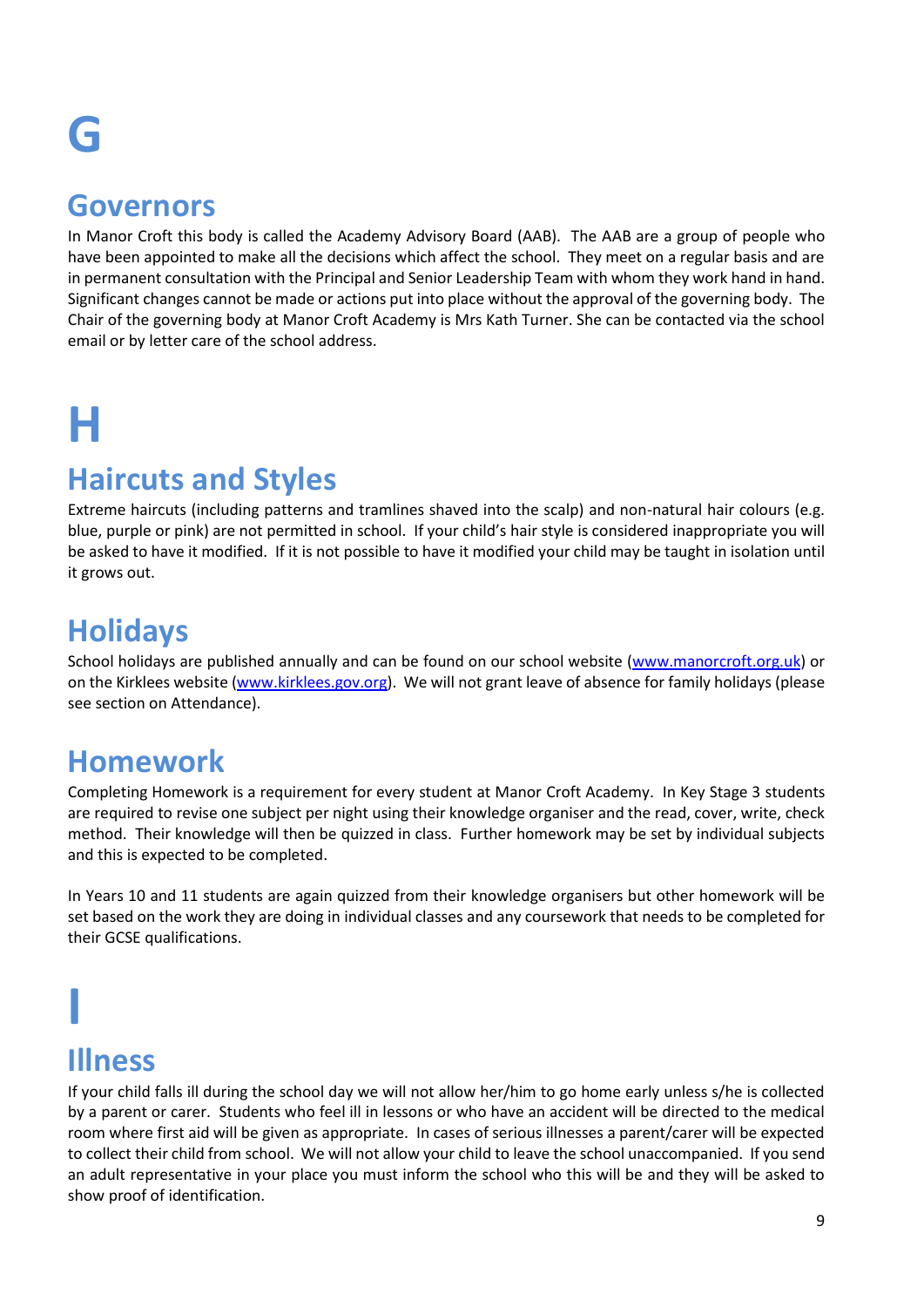## **J Jewellery**

Students are allowed to wear a watch only (smart watches are not permitted). No facial jewellery, body piercing, necklaces, bracelets, badges/broaches, large decorated belts or accessories of any sort are allowed. They must have no other facial, tongue/body piercing including earrings; if they do they will be expected to remove them immediately. Hair bands and bobbles should be plain, black and of a sensible size. Tattoos are not permitted.

## **K**

### **Key Staff**

During their school life your child will meet and work with a variety of different staff. Key Staff include:

- Executive Principal Mr Andy Barnett
- Principal Mr David Hewitt
- Vice Principal **Mr Kion Nikoumaram**
- Assistant Principal Mrs Kellie Wilby
- Assistant Principal Mrs Jen Laverick
- Assistant Principal Mr Tom Wallis
- 
- Designated Safeguarding Lead Mrs Sue Frizzel
- Year 7 Learning Manager Mrs Tracy Selves
- Year 8 Learning Manager Mrs Bev Roberts
- Year 9 Learning Manager Mr Stuart Waddington
- Year 10 Learning Manager Miss Jenny Haney
- Year 11 Learning Manager Mrs Sue Frizzel
- Attendance Officer Mrs Angela Hall
- 
- 
- 
- 
- -
- SENCo Miss Nesta Jackson
	-
	-
	-
	-
	-
	-
	-
	- Reception & First Aid Miss Rachel Lockwood

### **Kit (PE)**

#### **Girls PE Kit:**

- A long sleeved and short sleeved PE shirt (with Delta logo available from school supplier)
- A pair of shorts/skort (black available from school supplier)
- Plain black knee length socks (available from school supplier)
- Plain navy blue tracksuit pants (no leggings) (optional item, plain navy blue available from school supplier)
- Trainers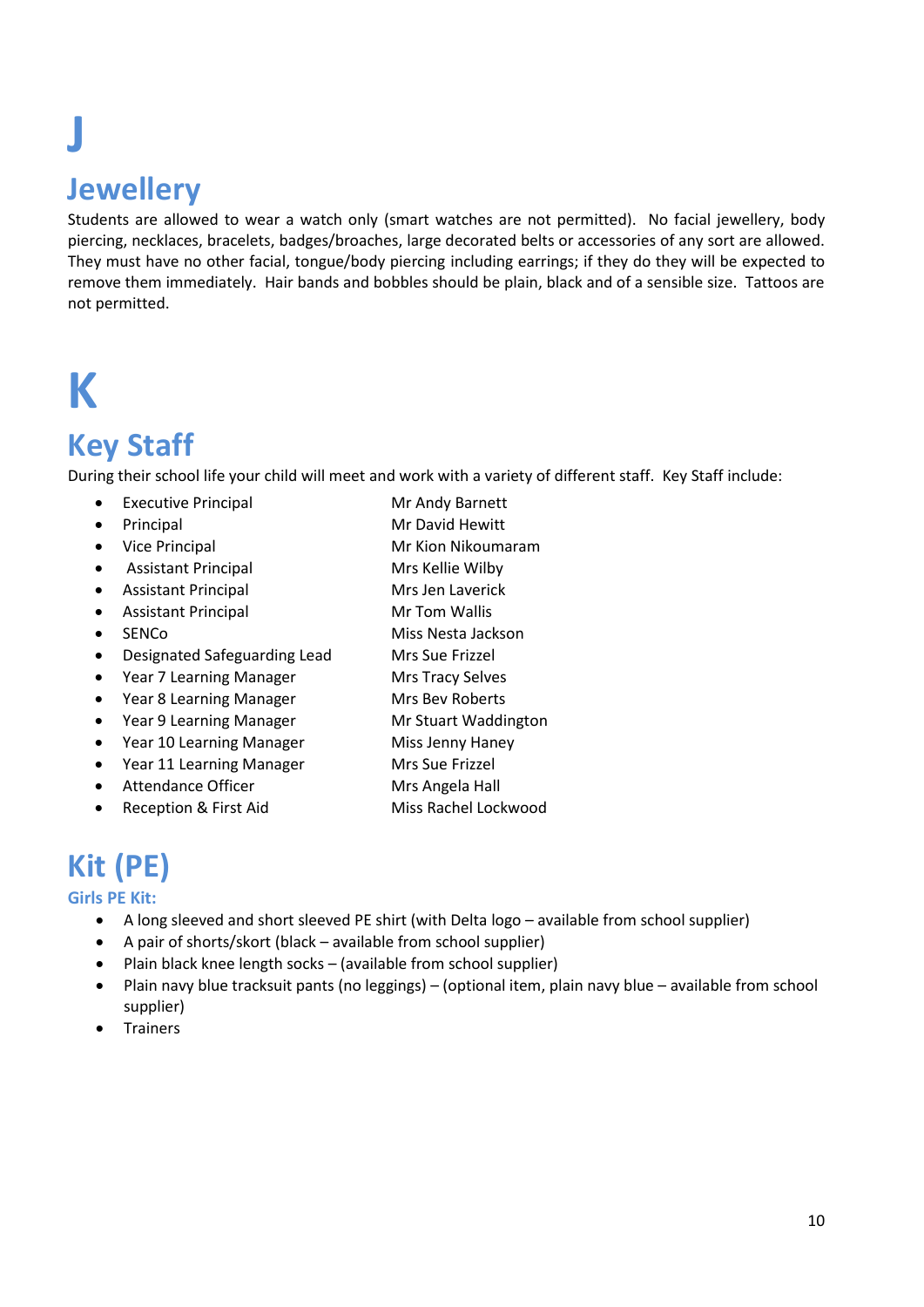#### **Boys PE Kit:**

- A long sleeved and short sleeved PE shirt (with Delta logo available from school supplier)
- A pair of shorts (black available from school supplier)
- Plain black knee length socks (available from school supplier)
- Plain blue tracksuit pants (no leggings) (optional item, plain blue available from school supplier)
- Trainers
- Football boots

All parents/carers are encouraged to provide their children with shin guards and gum shields to prevent injuries in Rugby, Football and Hockey.

# **L**

#### **Lates**

Students arriving after 8.25 a.m. when lessons start will be given a late mark in the register. Late comers must report to student reception before 9.00 a.m. or main reception thereafter as part of health and safety regulations. Students arriving late will be given a detention, however, the detention will be given for the following day where possible. Persistent late comers will be referred to the welfare team as this is considered an absence from school.

#### **Letters Home**

Whenever we have important information to impart to large numbers of parents or carers we will contact you by letter and may also use text messaging to warn you that a letter has been handed to your child. It is the child's responsibility to give you these letters but we would advise parents to check their bags in case they forget! Some letters will be sent by post.

### **Lost Property**

A large number of items are lost and misplaced every day. We would therefore ask you to ensure that all personal items are properly labelled with your child's name. Any items which are found on school premises are taken to main reception which should be the first port of call for anyone looking for a lost or misplaced item. After a period of time any lost property is disposed of.

### **Library**

The school Library is open every day from 8.10 a.m. until 4.00 p.m. (3.30 p.m. on Fridays) and can be used by students at break time and after school. As well as books, students have computer access and have the opportunity to complete their homework here. All students have the opportunity to borrow books from the library and these must be returned by the date given. Students will be expected to replace the cost of any books that have been lost or damaged.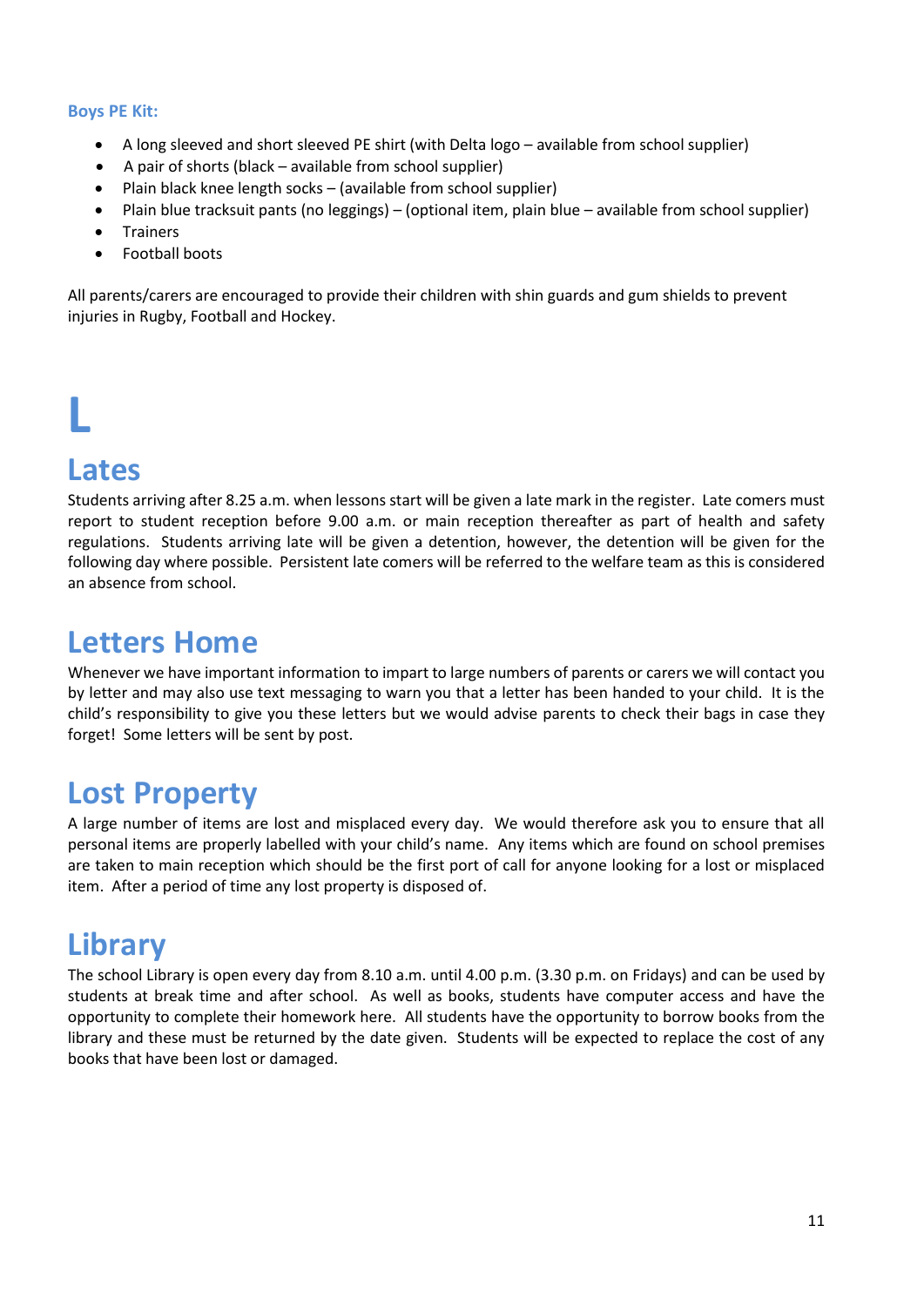### **Lunch**

We operate a cafeteria style restaurant which offers a choice of tasty, healthy food ranging from traditional meat and vegetables through to pizza, pasta and salad with vegetarian and halal choices being available every day. Our cashless system works on \*biometric thumbprint recognition with students being able to 'top up' their account balances at appropriate times throughout the day. Those students who are eligible for free meals will have their account automatically credited with the appropriate amount daily (from September 2020 this will be £2.20).

A selection of drinks are also sold in the dining room and a fresh water fountain allows students to top up their own bottles free of charge. Fizzy, high energy drinks are not allowed in school at any time. If they prefer, students can bring packed lunches from home but these must also be eaten in the dining room.

Lunch time is from 12 noon until 1.30 p.m. During this time period all students have a lunch break of 30 minutes and a lesson of 1 hour.

*\*The biometric system will be fully explained to all Year 7 students on arrival in September.*

# **M**

#### **Make Up**

Make up, including nail varnish and false nails are not permitted. Fake tan is also not allowed.

#### **Medical Issues**

If your child has a medical issue of any kind this must be notified on the appropriate information sheet that is completed at the start of the academic year. Medical issues (including allergies) must be notified to the SENCo and pastoral team so that medical care plans can be drawn up if necessary and adequate support can be provided.

#### **Medicines**

School is not allowed to supply any child with any type of medicine, including pain killers such as paracetamol. If your son or daughter needs to take any of the following:

- Inhalers
- Medicines that may be required in emergency situations
- Medicines which have been prescribed by a doctor.

These must be left at the main reception desk, properly labelled where one of our team of first aiders will ensure that your child takes it correctly at the right times. In addition, parents will be required to complete relevant documentation to confirm their approval of use. Any left over medication will be returned home.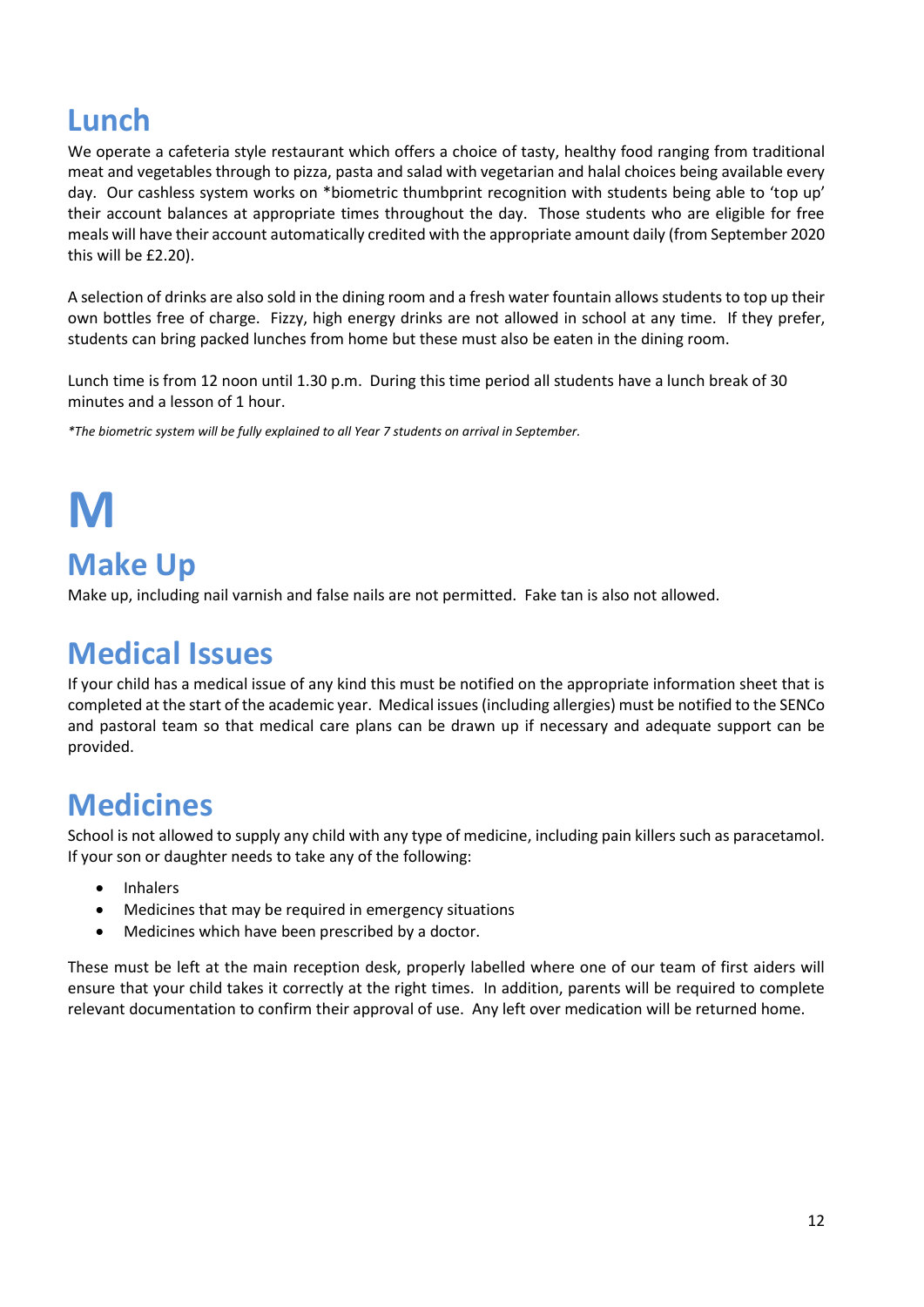#### **Medical Appointments**

We would ask that all non-emergency medical and dental appointments be arranged outside of school time. However, if your child is required to attend a hospital appointment please let us know, in advance, by ringing the school or by writing a note in your child's planner which should be shown in the first instance to the Personal Progress Tutor (PPT). As above, no child will be allowed to leave school for these appointments unless they have been picked up by a parent/carer. Upon return to school, students should be brought to main reception to sign back in.

#### **Mobile Phones**

Academy policy on mobile phones and other electronic equipment/accessories e.g. i-pods, cameras, earphones, smart watches, portable music devices is that they are not allowed in school. However, we do appreciate that parents feel that a mobile phone gives their child added security when travelling to and from school. However, they must be kept switched off and out of sight during the school day at ALL times. If any of these items are seen or heard at any time during the school day on the school site, including the playground and field, it will be confiscated and kept in a secure place and home will be contacted for parent/carer or a responsible adult to collect from school.\* If, in the event of an emergency, parents need to get in contact with their child we ask them to ring school reception. At no time must students use their mobile phones to record videos or take pictures of other people in school.

\**please note that the school does not accept liability for the loss or damage to any items confiscated because students have breached the school policy.*

## **N**

## **O Options**

At the end of Year 9 students will be given a 'guided choice' as to which subjects they would like to study the following year. All students have to study English, Maths, Science, RE, PSHCE and core PE but do have a certain amount of choice regarding other subjects. Parents will be invited to attend a meeting to discuss this at the appropriate time.

## **P**

#### **Parents'/Carers' Consultation Evenings**

There are three whole school parents'/carers' evenings held every year. Specific parents will be invited to attend the event to see subject teachers. However, all parents will have the opportunity to request a consultation with subject teachers.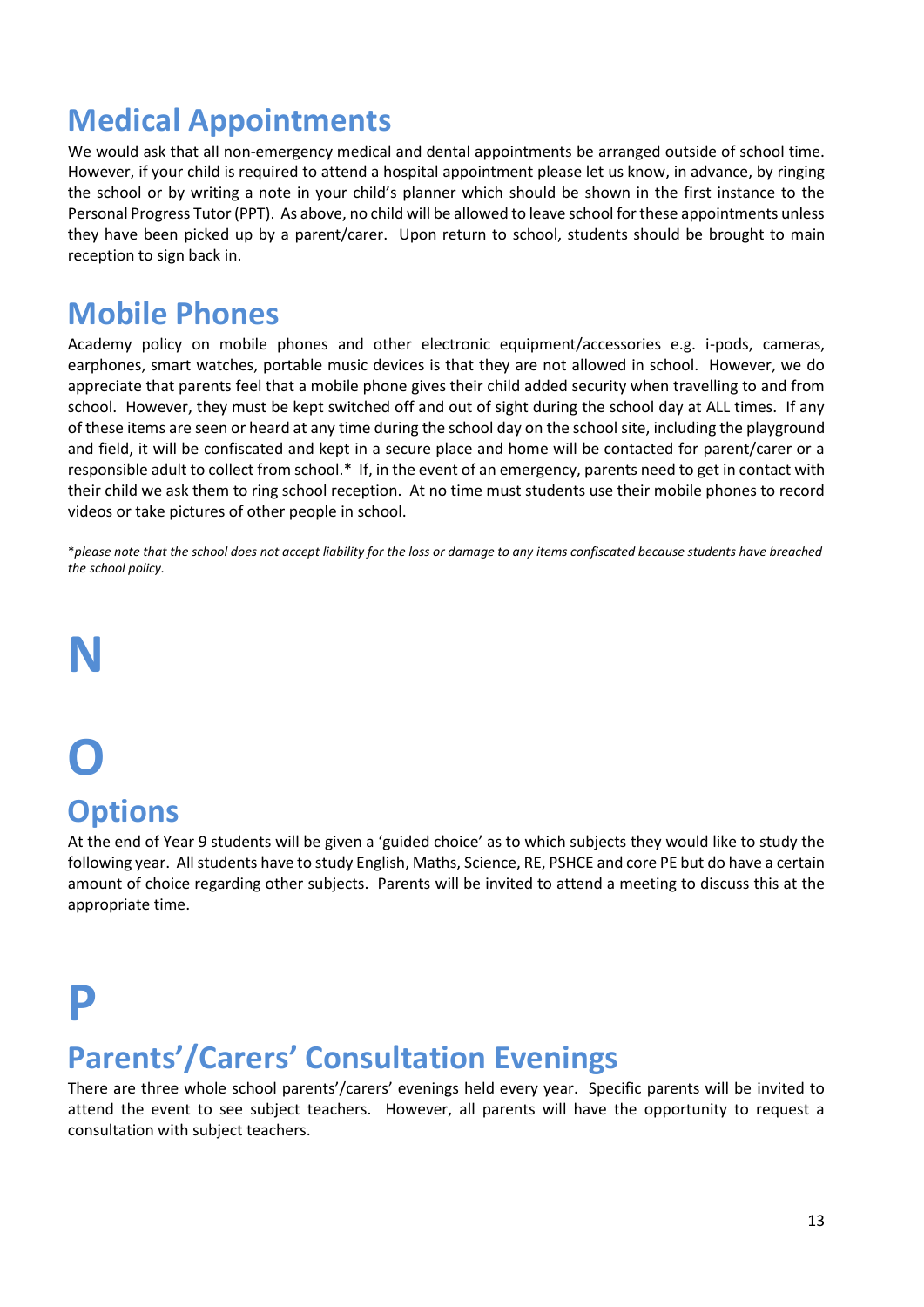## **Parking**

Parking within the school grounds is limited and the school drive is narrow. We ask parents who are dropping off their children in the morning or picking them up in the afternoon to do so outside the grounds either at the Old Bank Road gate or the Canterbury Road gate. In such an event please take into consideration the local residents and do not block their driveways or cause an obstruction. If you have an appointment to see a member of staff you are of course welcome to park in our car park.

#### **Planner**

Every student is issued with a planner. These should be used in the following ways:

- As a weekly diary
- To record homework
- As a way of communication between Home and School
- As a reminder of school rules, the codes of conduct and policies
- As a reminder of ways in which to stay safe
- To record termly grades and targets
- As a useful research resources (maps, charts etc.)

The planner is considered a vital part of a student's day to day equipment which must be kept on her or his person at all times and placed on desks during lesson times. The planner must be kept neat and tidy and if one is lost or defaced the student will be expected to purchase a new one. Students that do not have their planner will be issued with a detention.

# **Q**

## **R**

#### **Reports**

Students will be issued with a school report twice per year. Under-achievement will be followed up by subject teachers and the year team and positive effort and achievement will be rewarded throughout the year.

#### **Rewards**

We actively promote a praise culture in the Academy. Good behaviour and positive attitudes are rewarded by:

- Stamps in planners
- Good comments in planners
- Prizes in lessons
- Postcards, letters and phone calls home
- Good attendance certificates
- Form attendance rewards
- **Outings**
- Reward activities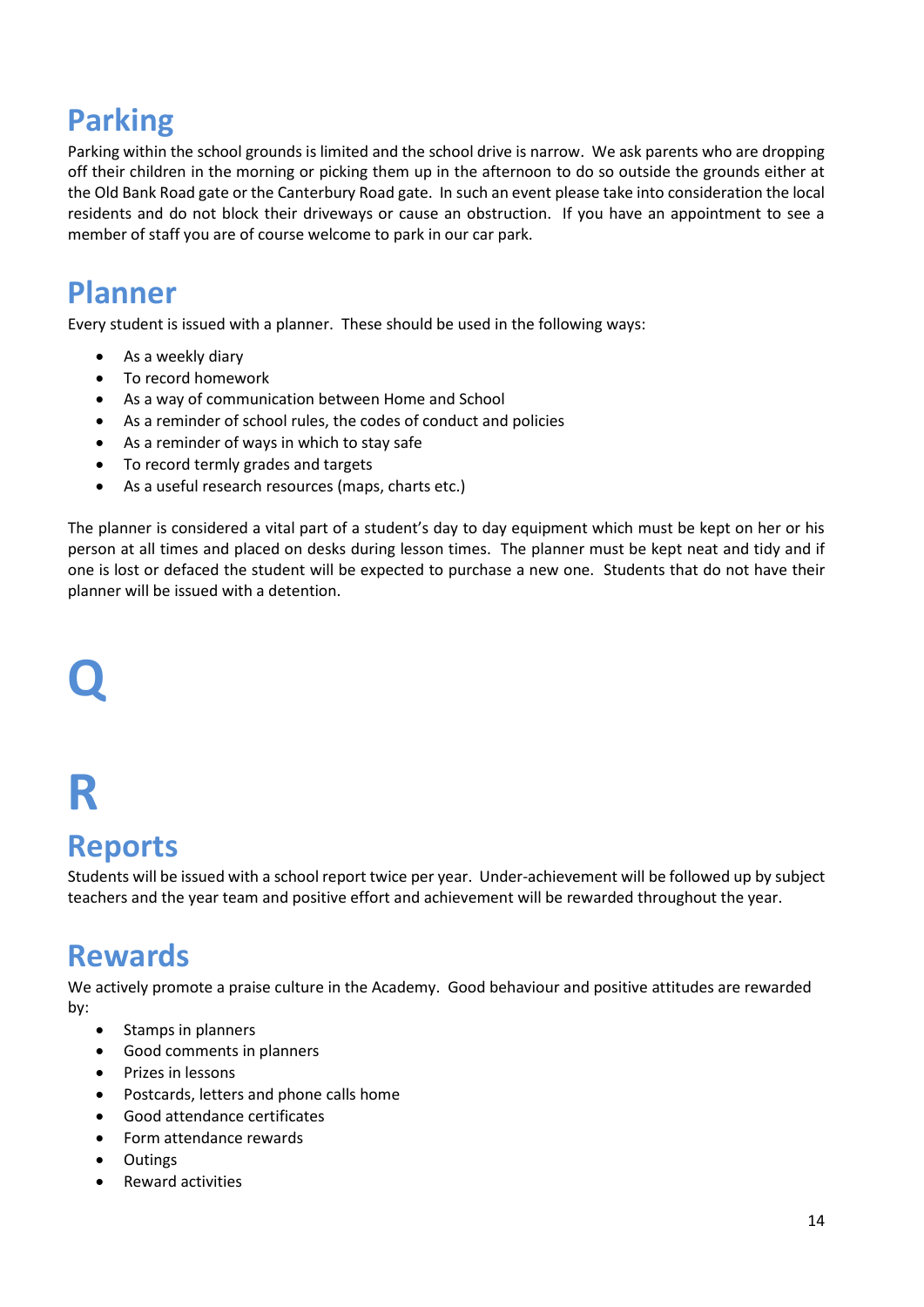The school is always looking to review the rewards system to ensure they are current and informed by student voice, which provides an opportunity for students to contribute to decisions made in school.

# **S**

## **Safety**

The safety of your child is our number one priority and we would like to assure you that we take every step possible to ensure the well-being of every member of the school community.

- Our outside doors automatically lock whilst school is in session so that the only access is through the main reception. All gates, other than the one which gives access to our main reception desk are locked manually by our caretaker and students MUST NOT leave the school site at any point during the school day (including break and lunch time) unless they have been granted permission by the school.
- All staff and visitors to the school who have contact with the students are required to have a Disclosure and Barring Service (DBS) check (previously CRB check). Without this they will not be allowed unsupervised access.
- Our school code of conduct ensures that we are able to work in a safe environment and any student whose behaviour is considered unsafe will be subject to sanctions.

#### **Sanctions**

We expect high standards of behaviour from all students. The vast majority of our young people always behave very well, however, when behaviour does not meet our required standards we implement a range of sanctions. Usually, in-class sanctions such as a quiet word or a change of seat will be sufficient but more serious types of inappropriate behaviour, poor attitudes to work or frequent lateness may be dealt with in the following ways:

- Referral to subject leader or year leader
- Phone calls or letters home
- Placement on report
- Notes in planner
- Subject to pastoral detentions
- Parents invited in to discuss students attitudes or progress
- In school isolation at MCA or another Delta academy (for more serious offences)
- Exclusion (for the most serious offences) see over the page

We ask all parents to support the school in implementing its behaviour policy and ensuring that their child completes the sanction given.

#### **Exclusion**

- Exclusion from school is a punishment reserved for only the most serious of offences, if a student's behaviour gives serious cause for concern s/he may be excluded from school for a number of days, depending on the seriousness of the offence and will only be re-admitted after parents have had a formal meeting with a senior member of staff.
- Some exclusions can be internal, meaning that the student spends a day in isolation. For the most extreme offences permanent exclusion can ensue which means that the child will not be allowed back into school at all.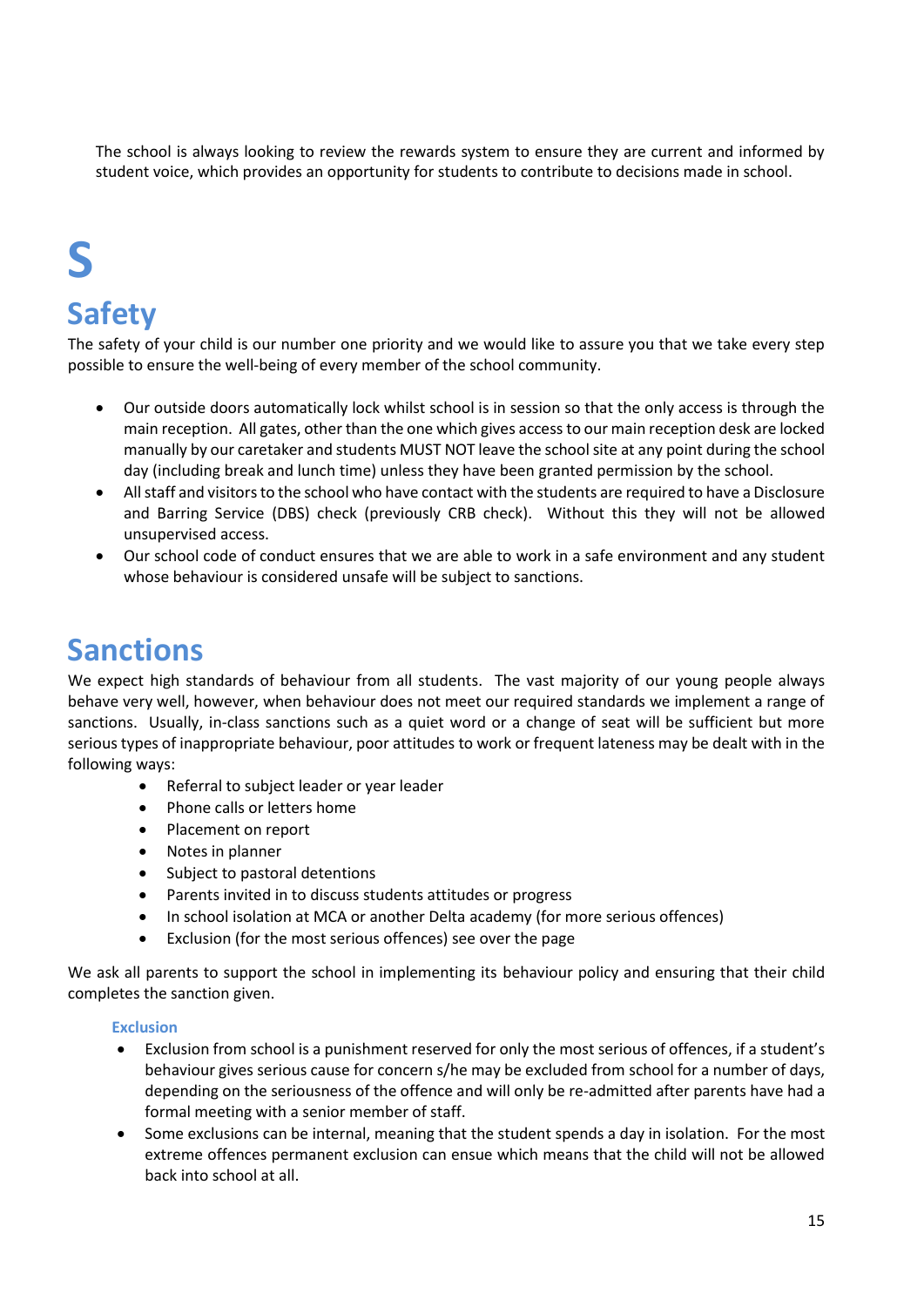Exclusion is rare and the vast majority of young people go through five years of education without ever being excluded.

#### **SEN**

Our Special Educational Needs department helps to ensure that every child, regardless of ability is able to meet his or her academic and personal potential. Our SENCo is Miss Nesta Jackson. We offer programmes which support learning, social and emotional development and assist students who experience physical challenges and for whom English is an additional language. Our support includes:

- In-class support for a range of needs across the curriculum.
- One-to-one withdrawal support where appropriate for literacy, numeracy, communications, emotional or social needs.
- Access and nurture groups.
- Breakfast club.
- Quiet spaces for lunch and break time.
- Homework club.

The department liaises extensively with a wide range of external agencies which can be brought in to provide specialist support as required.

#### **Smoking**

It is against the law to smoke on school grounds for everybody, including members of staff. None of our students are old enough to smoke and should not; under any circumstances bring cigarettes into school. Any student who is seen smoking within school grounds, or who is observed standing with a group of smokers will be given an instant sanction and may be required to follow a health education programme. This will also be the case if seen smoking at any time whilst wearing our school uniform e.g. travelling to and from school. These rules apply to all other smoking related products such as e-cigarettes.

## **T**

### **Target Grades**

Students are given target grades at the beginning of every year in every subject which tells them the level they should achieve by the end of Year 11 (the results they will leave school with). Progress should be made throughout the year and levels and grades are monitored closely so that any under-performing student can be identified in order to ensure that they are given appropriate support and guidance. Targets are based on prior attainment at Key Stage 2 and based on the new 1 – 9 GCSE grading system.

### **Term Dates 2020-21**

Autumn Term:

Academy re-opens to all students on Tuesday 8<sup>th</sup> September 2020 October Half Term - break up Friday 23rd October return Monday 2nd November 2020 Staff INSET day Friday 27<sup>th</sup> November 2020 Staff INSET day Friday 18<sup>th</sup> December 2020 and Christmas - break up Thursday 17th December 2020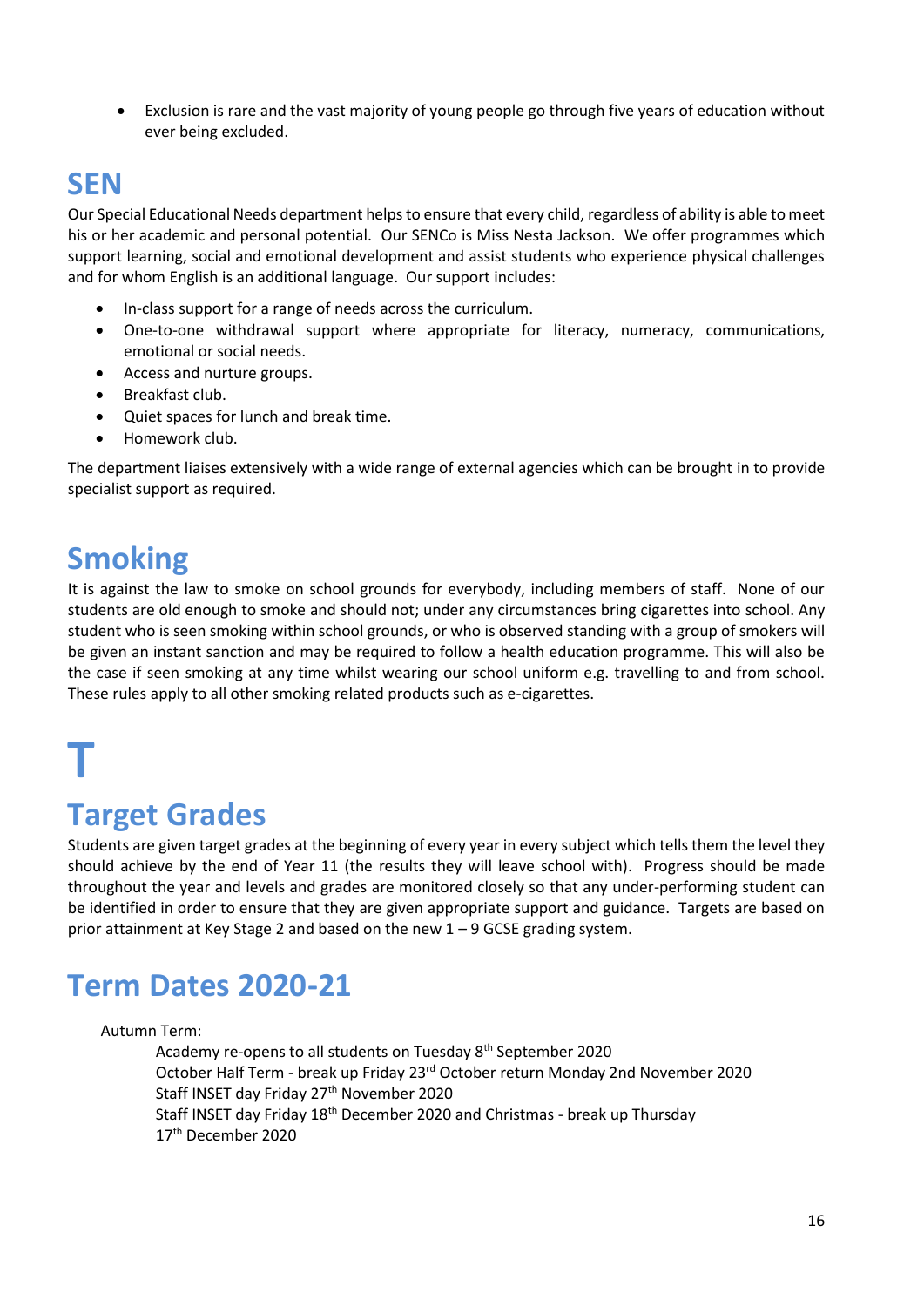Spring Term:

Academy re-opens on Monday 4<sup>th</sup> January 2021 Staff INSET day Friday 12<sup>th</sup> February 2021 and February Half Term – break up Thursday 11<sup>th</sup> February return Monday 22<sup>nd</sup> February 2021 Easter - break up on Friday 26<sup>th</sup> March 2021

Summer Term:

```
Academy re-opens on Monday 12<sup>th</sup> April 2021
Spring Half Term – break up Friday 28<sup>th</sup> May return Monday 7<sup>th</sup> June 2021
Staff INSET day Monday 26<sup>th</sup> July 2021 and Summer - break up Friday
23rd July 2021
```
#### **Times of School Day**

|               | 8.25 a.m. to 9.25 a.m. Lesson 1   |                                                                  |
|---------------|-----------------------------------|------------------------------------------------------------------|
| 9.25 a.m. to  | 10.25 a.m.                        | Lesson 2                                                         |
|               |                                   | 10.25 a.m. to 11.00 a.m. Registration or Assembly/Break          |
| 11.00 a.m. to | 12.00 p.m. Lesson $3$             |                                                                  |
| 12.00 p.m. to |                                   | 1.30 p.m. Lunch $(30 \text{ mins})/$ Lesson 4 $(1 \text{ hour})$ |
|               | 1.30 p.m. to $2.30$ p.m. Lesson 5 |                                                                  |

Students need to arrive at school **before** 8.25 a.m. when the bell will sound. All students need to enter the building at the doors situated off Canterbury Road. Students are not allowed to enter or leave via the main entrance at the beginning and end of the school day unless they arrive late. Those who arrive after 8.25 a.m. will receive a late mark (see section on lates).

## **U Uniform**

At Manor Croft Academy, we aim to achieve standards of excellence in all areas of school life including appearance. We believe, when worn correctly, the uniform represents the standards that the school expects to achieve. It says to the local and wider community that Manor Croft Academy is a high achieving school whose students understand the difference between the expectations of the world of work and how they dress for their social life out of school. We also feel very strongly that it represents equality for all students.

Wearing smart uniform, including P.E. kits, is an important factor in encouraging a disciplined, positive ethos at Manor Croft Academy. It is the policy of the school, therefore, that students should wear school uniform as outlined below; please note that fashion items are not permitted. Students are expected to be dressed correctly on their journey to and from school, as well as in school. Parents'/Carers' support in this matter is expected and appreciated.

**Girls**

- Blazer (with blue lining and Delta logo available from school supplier)
- White school shirt with collar (not polo shirts)
- Black school skirt with Delta logo (**MUST be worn knee length** available from school supplier) or black school trousers with Delta logo (also available from school supplier)
- School clip on tie (available from school supplier or school reception)
- School jumper (optional item, with Delta logo available from school supplier)
- Plain black traditional school shoes (no pumps or trainer style shoes, no patterns or logos)
- Plain black socks or plain black tights